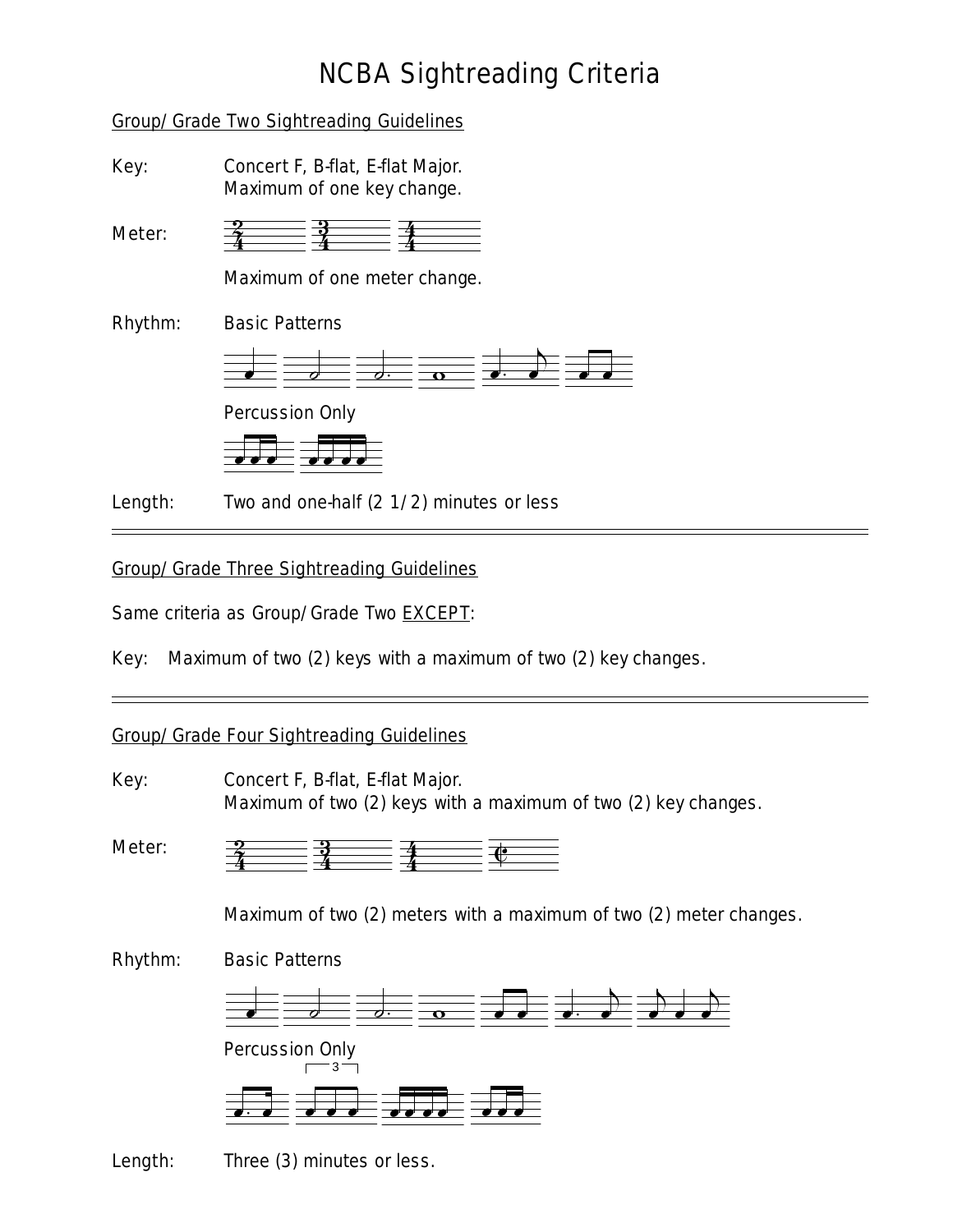# NCBA Sightreading Criteria

## Group/Grade Five Sightreading Guidelines

Same criteria as Group/Grade IV EXCEPT:

Key: Add A-flat

Rhythm: All sixteenths can be used for percussion AND wind players.

#### Group/Grade Six Sightreading Guidelines

Key: Concert F, B-flat, E-flat, A-flat Major. Maximum of two (2) key changes.

Meter: 4 4  $\frac{2}{4}$   $\frac{1}{4}$   $\frac{1}{4}$  $\frac{2}{4}$   $\frac{3}{4}$   $\frac{3}{4}$   $\frac{8}{8}$   $\frac{6}{4}$ 

Maximum of two (2) meter changes.

Rhythm: Basic Patterns





Length: Four (4) minutes or less.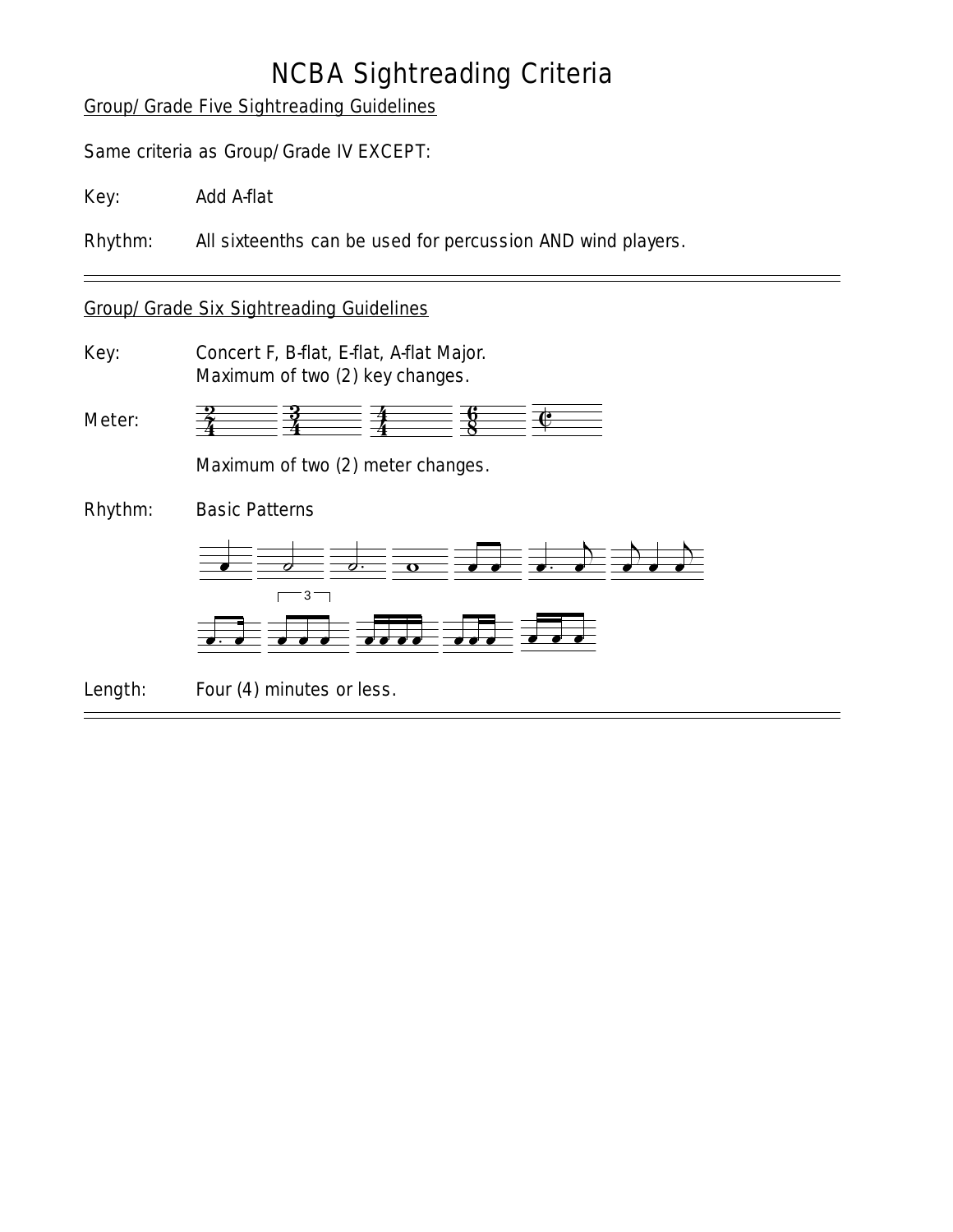# NCBA Sightreading Criteria Sightreading Ranges for Band